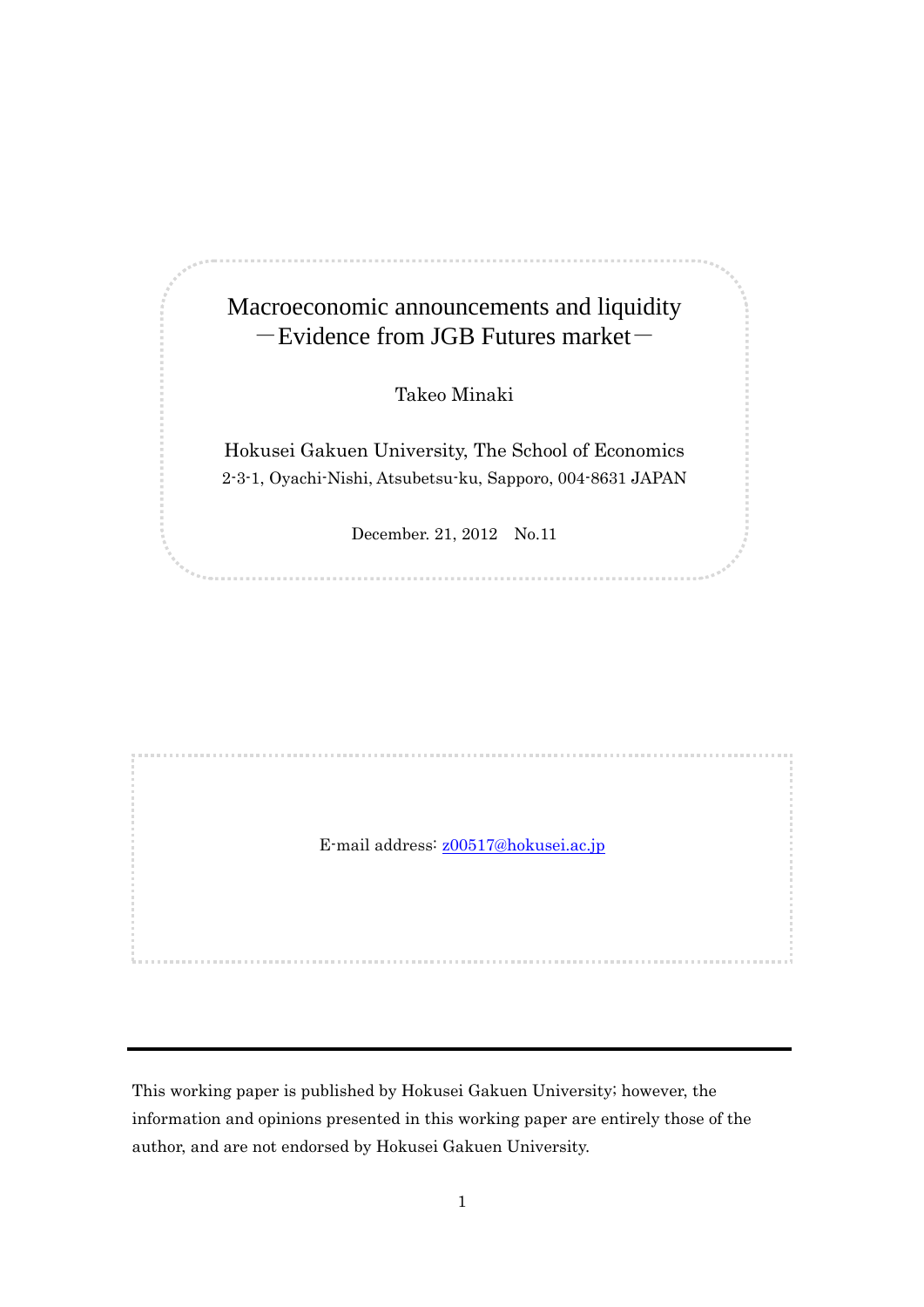# Macroeconomic announcements and liquidity

# -Evidence from JGB Futures market-

Takeo Minaki $<sup>1</sup>$ </sup>

### **Abstract**

This paper presents an investigation of whether liquidity changes on event days, when macroeconomic indicators are announced, and on non-event days in the Japanese Government Bond (JGB) Futures market of the Tokyo Stock Exchange (TSE). Consequently, the following shows about the macroeconomic announcement event effect. First, as for ILLIQ, which is an indicator of liquidity, ILLIQ increases along with announcement of macroeconomic indicators, which means that liquidity falls in a market. Moreover, regarding transaction costs (Spreads), they decrease with announcement of macroeconomic indicators. Therefore, liquidity rises in a market. Furthermore, as for risk (Volatility) in JGB Futures market, volatility becomes large by announcement of macroeconomic indicators, which means that liquidity falls in the JGB Futures market.

#### *JEL classification:* G14; G12; G13

*Keywords:* Macroeconomic announcement; Liquidity; Transaction costs; Risk

#### **1. Introduction**

-

This paper presents an investigation of whether liquidity is changing on an event day, when macroeconomic indicators are announced, and on a non-event day.

Until now, many studies related to liquidity research have been described in the literature. Research in this field has progressed briskly since Kyle (1985). The study of latent liquidity is one example. Mahanti and et al. (2008) estimated latent liquidity of corporate bonds as the weighted average efficiency of the investment horizon of a corporate bond holder, and reported that correlation exists that is strong between latent liquidity and transaction cost, or and Spread. Moreover, ILLIQ of Amihud (2002) used for this study is one which are researched briskly. The liquidity in the market is high, which means that an investor's market participation is easy.

<sup>&</sup>lt;sup>1</sup> Faculty of Economics, Hokusei Gakuen University. This paper reports results of a study that has been supported financially by Grants-in-Aid for Scientific Research (Kamae, Akimori, Minaki Scientific Research (C) 22530319).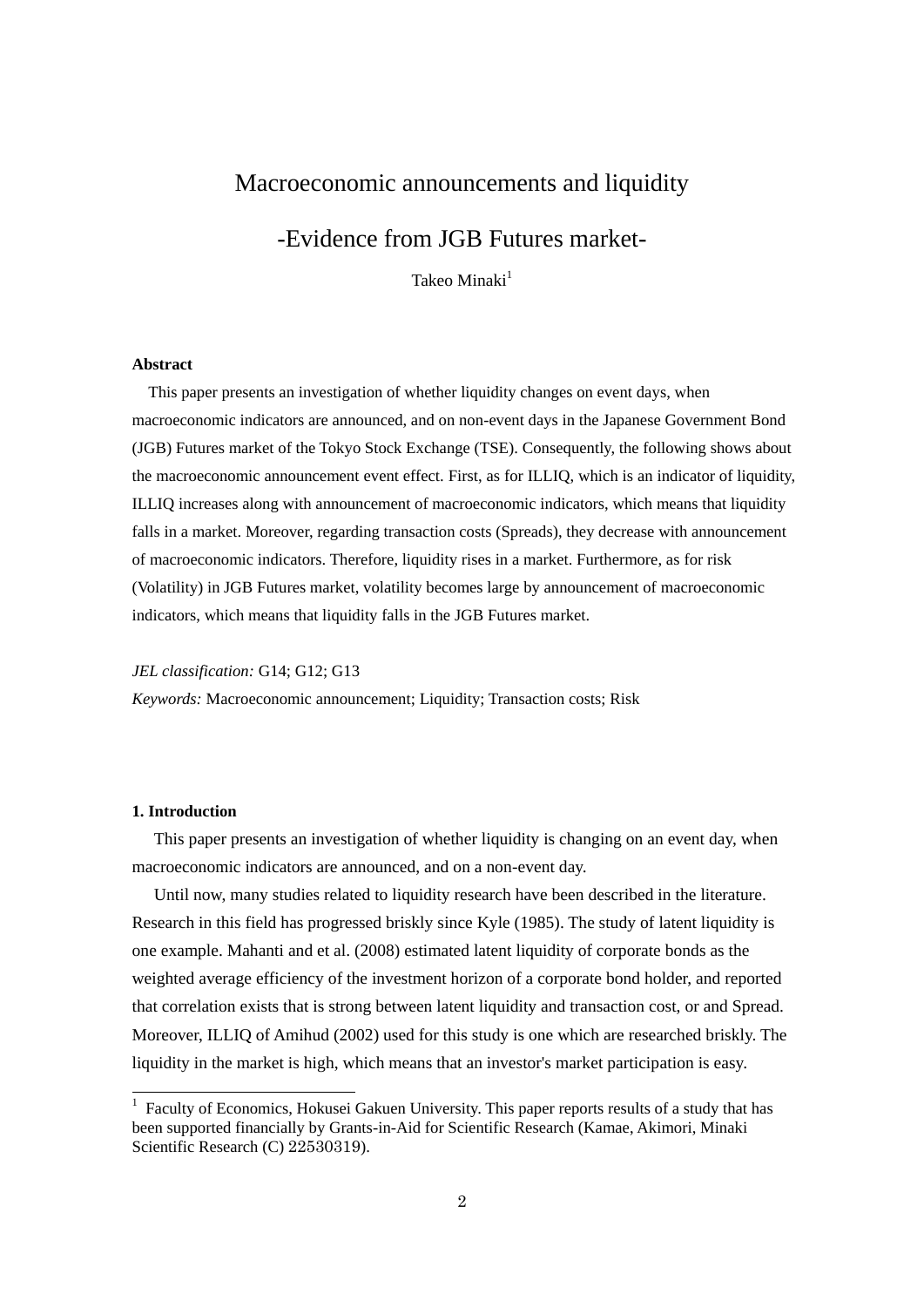When liquidity is low, it will be difficult for an investor to carry out market participation. Then, the liquidity definition is checked again here. As O'Hara (1995) shows, the state in which trade can be conducted at the minimum cost is a high-liquidity state, transaction costs become small, and liquidity will improve.

The purpose of this paper is to clarify liquidity and the announcement of macroeconomic indicators. To date, many studies have verified the announcement effect, specifically examining volatility. They analyze market efficiency. For example, Arshanapalli et al. (2006), Wang, Wang, and Liu (2005), and Ederington and Lee (2001) investigated whether a difference would have occurred in return volatility when macroeconomic indicators are announced. This paper clarifies the mutual relation of macroeconomic indicator announcement, liquidity, and volatility.

Consequently, the following is shown for the macroeconomic announcement event effect. First, regarding ILLIQ, which is an indicator of liquidity, ILLIQ increases by announcing macroeconomic indicators, which means that liquidity in the JGB Futures market falls. Moreover, when transaction costs (Spreads) are investigated, transaction costs become small by announcement of macroeconomic indicators. Therefore, the market liquidity rises. Furthermore, as for risk (Volatility) in JGB Futures market, volatility becomes large by announcement of macroeconomic indicators, which means that liquidity falls in the JGB Futures market.

This paper proceeds as follows. Section 2 explains liquidity measurements and other variables used for this study. Section 3 presents models of the empirical framework used for this study. Section 4 explains the data used for analyses and the microstructure of the JGB Futures market. Section 5 presents empirical results. Finally, Section 6 concludes this study.

#### **2. Measurements of liquidity and other variables**

#### Liquidity

 $\overline{\phantom{a}}$ 

Many previous studies have described the concept of liquidity and measurements of that in securities market<sup>2</sup>. Therefore, in this paper, the liquidity index (ILLIQ) proposed by Amihud (2002) is used. The ILLIQ advocated by Amihud is a liquidity index showing the influence (Price impact), that it has on the stock price per trading value unit. This price impact becomes small, as liquidity increases.

ILLIQ in this paper is the averaged value per day. The absolute value of a return per minute is divided by the volume at the interval. This also expresses the rate of change of the market price to volume of JGB Futures: ILLIQ computed by the following formula will be so small that the price impact is small. A small ILLIQ signifies that market liquidity is high.

<sup>&</sup>lt;sup>2</sup> For instance, Garman (1976), Copeland and Galai (1983), Glosten and Milgrom (1985), Easley and O'Hara (1987), Amihud and Mendelson (1987, 1991a,b), Admati and Pfleiderer (1988), Subrahmanyam (1991), Stoll and Whaley (1990), and Huang and Stoll (1994, 1996), Mahanti et al. (2008).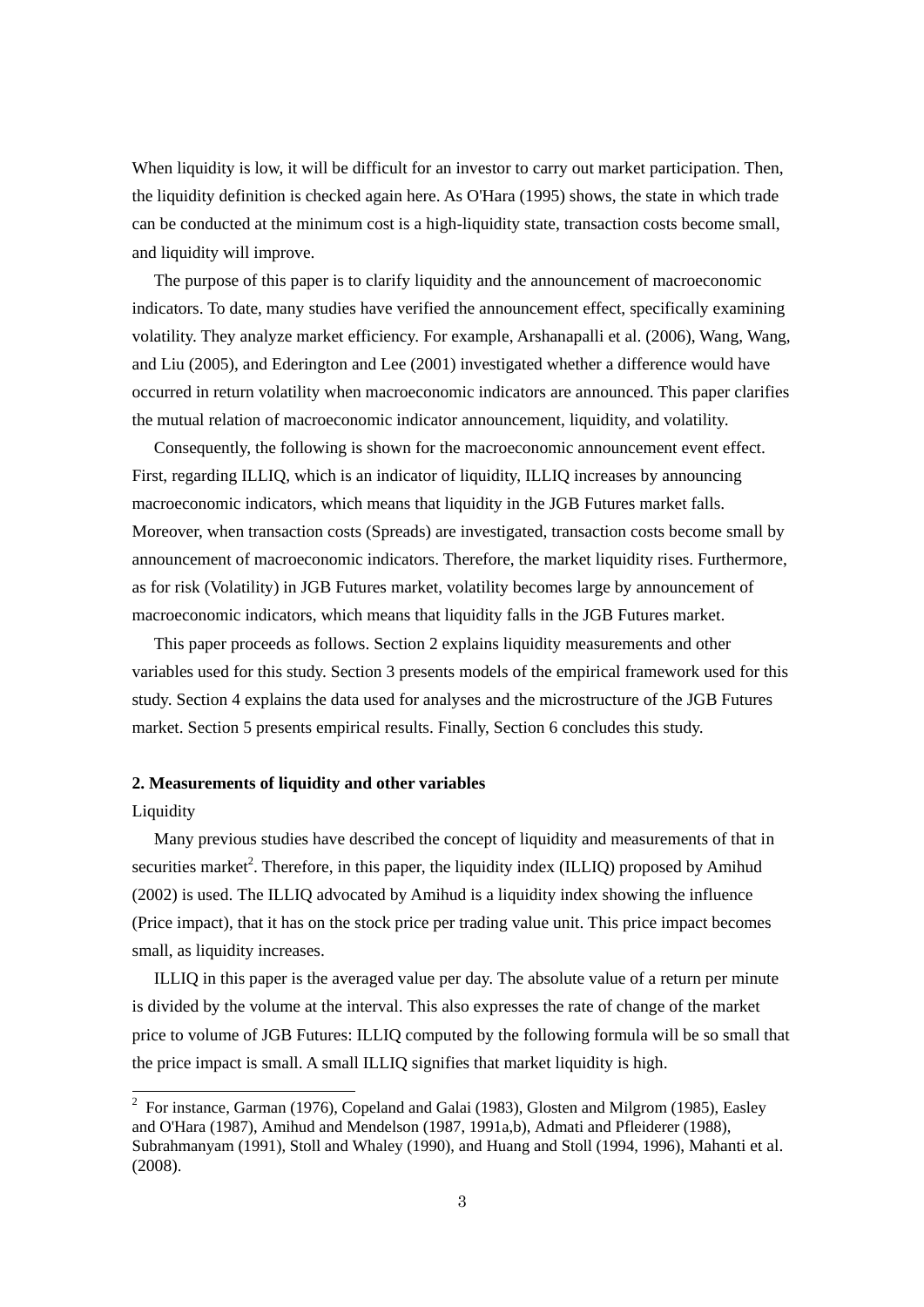Liquidity measure: ILLIQt

$$
ILLIQ_{t} = \frac{1}{417} \sum_{j=1}^{417} \frac{|R_{t,j}|}{Volume_{t,j}}
$$

*Rt,j*: *j* expresses the one-day data total; *t* expresses the *t*-th in *j*. Therefore, *Rt,j* expresses the return of the JGB Futures price of the *t*-th interval in *j*. V*olume t,j*: this expresses the *t*-th Volume in *j* data.

#### Transaction costs

O'Hara (1995) defines liquidity as follows. The state in Liquidity is high when trading can be conducted with minimum costs. The minimum costs mean that Spreads are narrow. Furthermore, minimum cost means that volatility is low. Usually Spreads are defined by the difference of the bid-price and ask-price. The following Effective Spread is used for this study<sup>3</sup>.

Effective Spread (*St*)

-

$$
S_t = |P_t - Q_t| \times 2
$$
  

$$
Q_t = (a_t + b_t)/2
$$

Therein, *St* represents an Effective Spread, *Pt* expresses a contracted price, *Qt* signifies a middle quote, *at* denotes Ask-Price, and *bt* stands for the bid-price. Moreover, in terms of market microstructure, a Spread is interpreted as an investor's transaction cost. The Spread widens, which means that transaction costs become large. In contrast, concomitantly with the Spread narrowing, transaction costs become small.

The reason why Spreads are transaction costs is the following. The investor considers the possibility of dealing with an investor who has information (An information trader, an informed trader), when placing an order (bid-price or ask-price). Therefore, when issuing a selling order, an investor considers the possibility that the information trader will have better information and will take out the limit order at a lower price. Then, if an investor does not take out a limit order at an even lower price, then he cannot trade. Conversely, an investor taking out a buy order can be considered. Because it becomes impossible to trade when an information trader places an order for a higher price, an investor will take out a limit order exceeding it. As described above,

 $3$  Effective half Spreads are also used in this paper. The transaction cost is usually measured using the bid–ask spread. However, when that measure is used, the transaction costs of the investor who orders the bid and the investor who orders the ask are calculated twice, as a "round-trip transaction".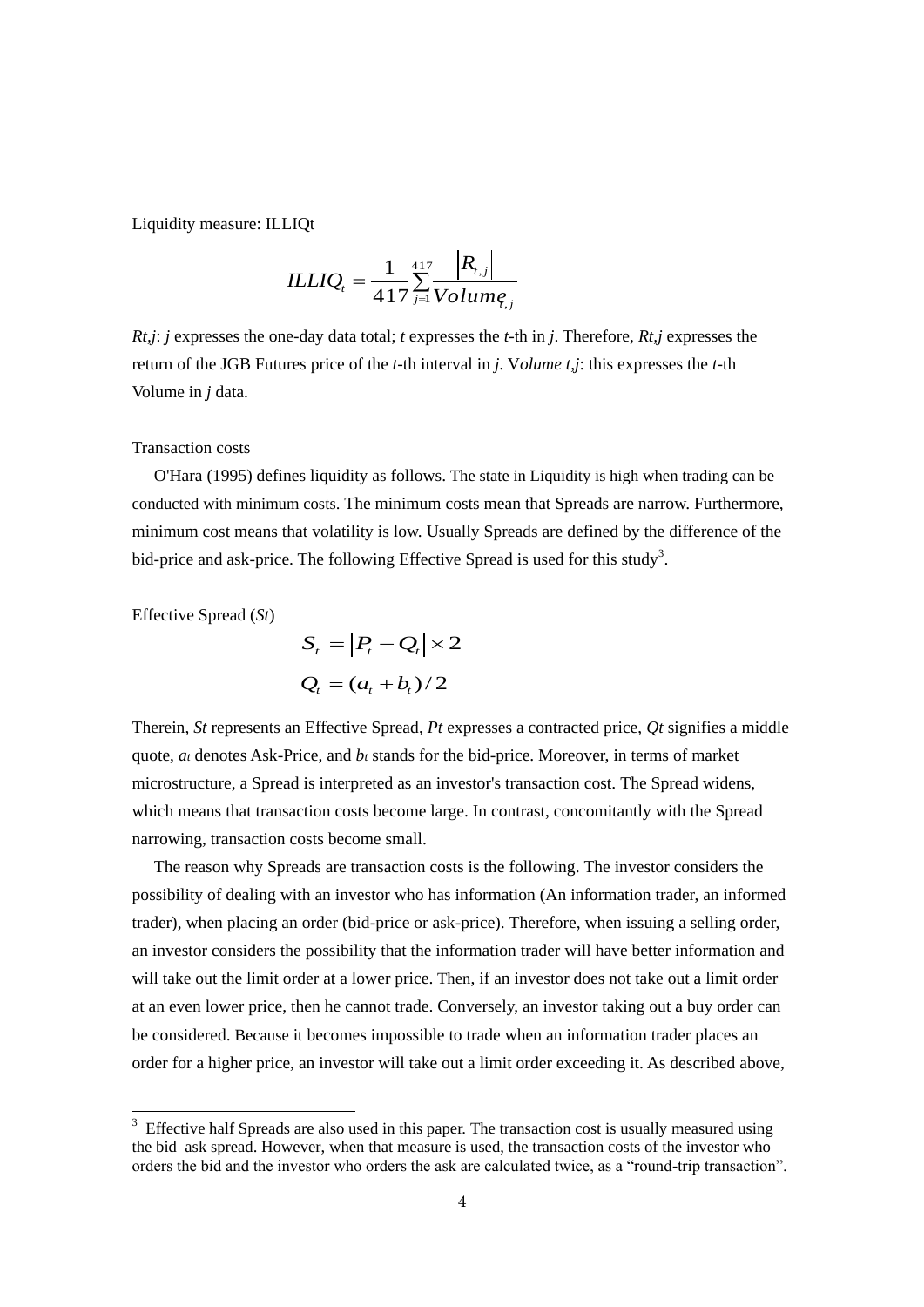a liquidity trader will place an order high (at buying order) or low (at selling order) rather than the price that is being considered. Therefore, a Spread will widen, imposing a higher transaction cost.

# Transitory volatility

Volatility, a risk index of dealings, is measured by the standard deviation of returns. If an investor is risk-averse she might like to perform dealings at trading hours when volatility is low. Liquidity is low at the time when volatility increases and liquidity is high at the time when volatility decreases. In this paper, the transitory volatility described by Ranaldo (2004) is used . In Ranaldo, the standard deviation is calculated at *t*-interval using the 20-lag return. Then he uses those as a representation of volatility ( $Volat$ ). This paper adopts the same representation<sup>4</sup>.

# **3. Models**

As described in this paper, the influence on the liquidity by the announcement of macroeconomic indicators is analyzed. This section explains each index and the models used for this study.

To analyze the event effect, each index is measured, respectively, on an event day and on a non-event day. Furthermore, whether a significant effect in each index exists is verified using a dummy variable of macroeconomic announcements. The validation (verification) methodology of the event effect is explained.

#### Hypothesis 1

NH1: ILLIQ is smaller on an event day than on a non-event day.

As described in this paper, by event generation, risk increases, which implies that liquidity becomes low: Therefore, on a non-event day, ILLIQ is small; ILLIQ takes a larger value on an event day.

# Model 1

$$
ILLIQ_{i} = a_{0} + a_{1}ILLIQ_{i-1} + a_{2}D_{i} + e_{i}
$$

Therein, *Dt* is a dummy variable that takes a value of 1 on the day when macroeconomic indicators are announced; it takes a value of 0 on other days. *ILLIQt-1* is the 1-lag value of *ILLIQt<sup>5</sup>*. If the coefficient ( $\mathbf{a}_2$ ) of this dummy variable is positive and significant, then ILLIQ

<sup>&</sup>lt;sup>4</sup> To check robustness, the volatility of lag [ of 10 terms ] and 30 terms and 50 terms is also calculated and analyzed in this paper.

<sup>&</sup>lt;sup>5</sup> This paper adopted the first order auto-regressive model in ILLIQ, Spreads and Volatility as well, but it needs to check another order models. This is the challenge in the next revision.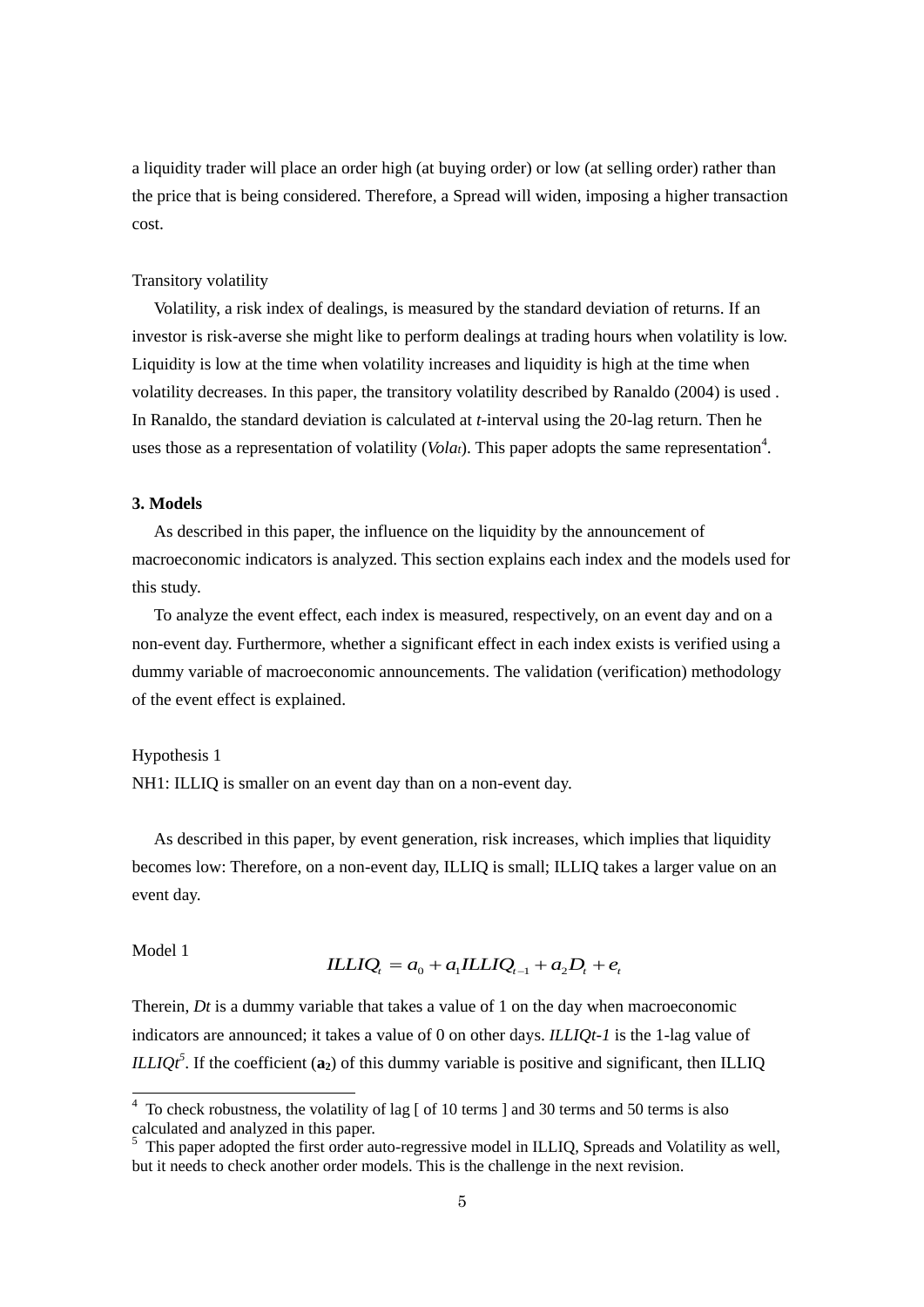increases by event generation. From this result, it can be proven that liquidity decreases because of the announcement of macroeconomic indicators.

#### Hypothesis 2

NH2: Transaction costs (Spreads) are smaller on an event day than on a non-event day.

As described in this paper, it is considered that Spreads become large by event generation.

However, when the announcement is an expected event (i.e., when an announcement's information is expected or the information is already discounted in the market price), an investor's reaction might become uniform and Spreads might become the same level or become narrower than on a non-event day.

#### Model 2

$$
S_t = b_0 + b_1 S_{t-1} + b_2 D_t + e_t
$$

In that equation, *Dt* stands for a dummy variable that takes a value of 1 on the day when macroeconomic indicators are announced and which takes a value of 0 on other days. Furthermore, *St-1* is 1-lag value of *St*. If the coefficient (**b2**) of this dummy variable is positive and significant, then *St* increases by event generation. According to O'Hara's definition, by this result, it is proved that liquidity falls by the announcement of macroeconomic indicators.

#### Hypothesis 3

NH3: Volatility (transitory volatility) is smaller on an event day than on a non-event day.

As described in this paper, it is considered that volatility becomes large by event generation.

However, because it is the same as Spreads, when the announcement is the expected event (i.e., when an announcement's information is expected or the information is already discounted in the market price), an investor's reaction might become uniform and Spreads might become the same level or become narrower than on a non-event day.

Model 3

$$
Volq = c_0 + c_1 Volq_{-1} + c_2 D_t + e_t
$$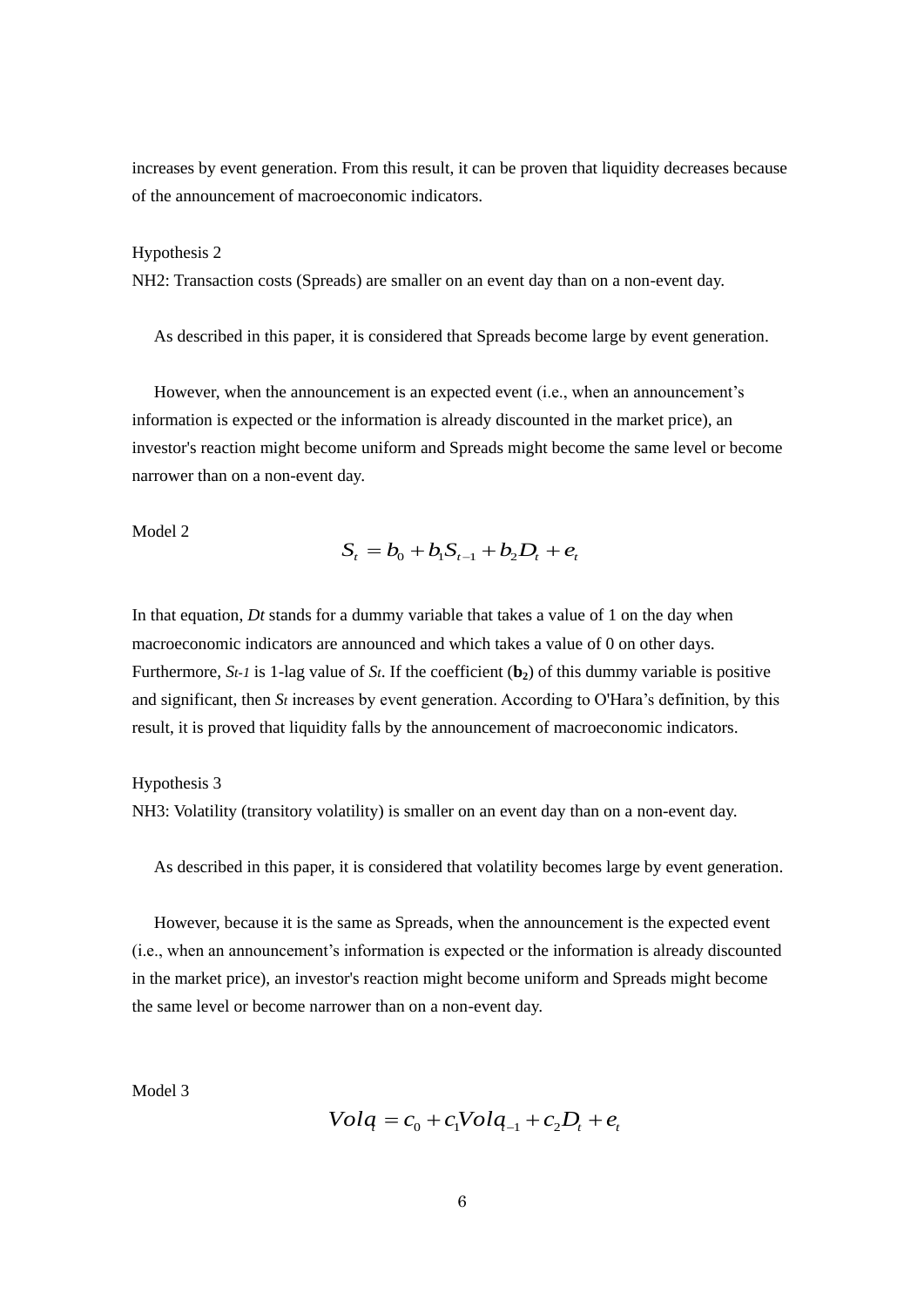In that equation, *Dt* is a dummy variable that takes a value of 1 on the day when macroeconomic indicators are announced and which takes a value of 0 on other days. Moreover, *Volat-1* denotes the 1-lag value of *Volat*. If the coefficient (**c2**) of this dummy variable is positive and significant, then *Volat* increases by event generation. According to O'Hara's definition, by this result it can be proven that liquidity falls by the announcement of macroeconomic indicators.

#### Expected Sign conditions

Table 1 shows that the expected signs of coefficients of the event dummy (*Dt*) used by the model 1-3 are positive.

|         | a <sub>2</sub> | $\mathbf{b}_2$ | c <sub>2</sub> |
|---------|----------------|----------------|----------------|
| Model 1 |                |                |                |
| Model 2 |                |                |                |
| Model 3 |                |                |                |

Table 1. Expected Sign condition in event effects

#### **4. Data and microstructure of the JGB Futures market**

#### Sample period

The sample period used for this study is April 2, 2003 – March 31, 2004. The transactions business days in this sample period constitute 244 days.

# Trading hours of data used for this study

When the data sample is created for each minute through following three transaction sessions, they will include 417 samples in a single day: morning session, 9:01 a.m. – 10:59 a.m.; afternoon session, 12:31 p.m. – 14:59 p.m.; and evening session, 15:31 p.m. – 17:59 p.m.

There are 244 transactions business days in this study's sample period. The total number of samples is 101,748. Table 3 presents statistics related to each variable.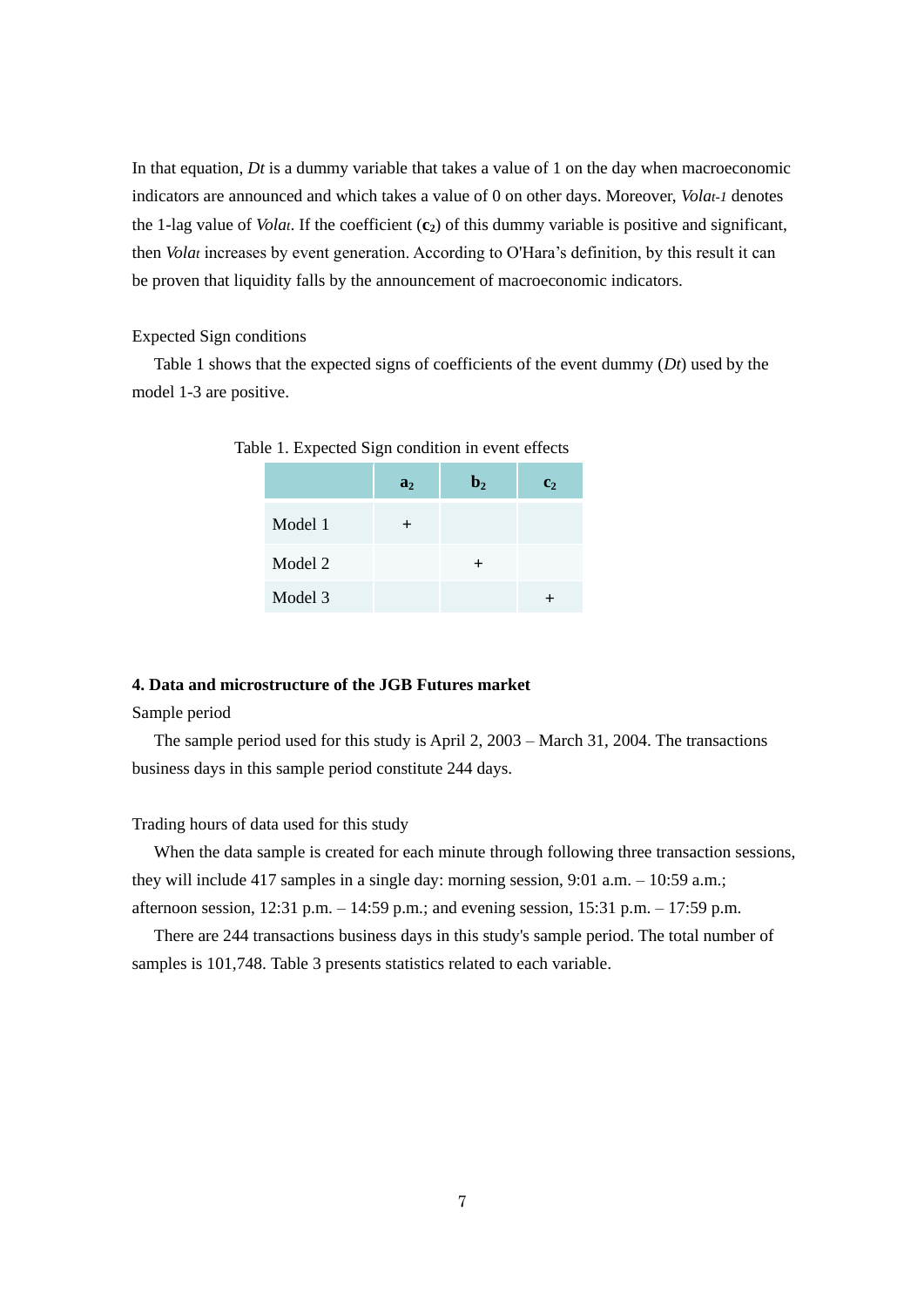|                         | <b>ILLIO</b> | <b>Effective half Spread</b> | <b>Effective Spread</b> | Vola 20     |
|-------------------------|--------------|------------------------------|-------------------------|-------------|
| Average                 | 3.0991E-05   | 0.614257774                  | 1.228515548             | 0.00010876  |
| Standard deviation      | 2.09097E-05  | 0.504984601                  | 1.009969202             | 0.000110997 |
| Variance                | 4.37215E-10  | 0.255009447                  | 1.02003779              | 1.23203E-08 |
| Kurtosis                | 3.524063237  | 2009.761681                  | 2009.761681             | 48.02646986 |
| <b>Skewness</b>         | 1.543415848  | 30.75442173                  | 30.75442173             | 4.795214636 |
| Minimum                 | 4.88586E-06  | $\overline{0}$               | $\Omega$                | $\Omega$    |
| Maximum                 | 0.00014528   | 47.5                         | 95                      | 0.00219223  |
| Total number of samples | 101748       | 101748                       | 101748                  | 101748      |

Table 3. Statistics of respective variables

#### Market microstructure of JGB Futures

-

JGB Futures data were extracted from "Nikkei NEEDS" (Tick Saiken Sakimono Option). This paper creates sample data for the contract price, volume, and quote price in units of 1 min. When a deal not established during a certain interval and the contracted price is not indicated to book, the contracted price in 1-lag of the interval is used. The JGB Futures market has three trading sessions: morning session,  $9:00$  a.m.  $-11:00$  a.m.; afternoon session,  $12:30$  p.m.  $-15:00$ p.m.; and evening session, 15:30 p.m. – 18:00 p.m.

Moreover, JGB Futures trading has adopted two matching methods, known as "ITAYOSE<sup>6</sup>" and "ZARABA<sup>7</sup>". Only the data of intraday trading (ZARABA) are used for this study, thereby removing the influence of the high volume that occurs by ITAYOSE. However, in data of the next intervals, ITAYOSE might not necessarily be conducted. For this study, the following data

<sup>6</sup> The Itayose is used mainly to determine the opening and closing prices of each trading session. The method is used when the market opens and when the market closes. YORITUKI and HIKE (A total of six times) in the morning session (9:00, 11:00), afternoon session (12:30, 15:00) and evening session (15:30, 18:00) have adapted ITAYOSE. At the opening, all quotes (orders) before the contract price are recorded in the order book. They are considered to be simultaneous orders. Each is matched from the highest price order with a high priority level (price priority principle). Moreover, the prices that match quantitatively are decided. The chosen price is assumed to be a single contract price. The bargain (transaction) is concluded with the decided price.

 $7$  The Zaraba method is used during trading sessions to match orders continuously under price priority and time-precedence principles. This is a method used during transaction times other than opening or closing. After the opening price is decided, this Zaraba method is used until the closing price is decided. Each contract is concluded individually on a first-come-first-served basis during the transaction session; many contract prices are decided continuously.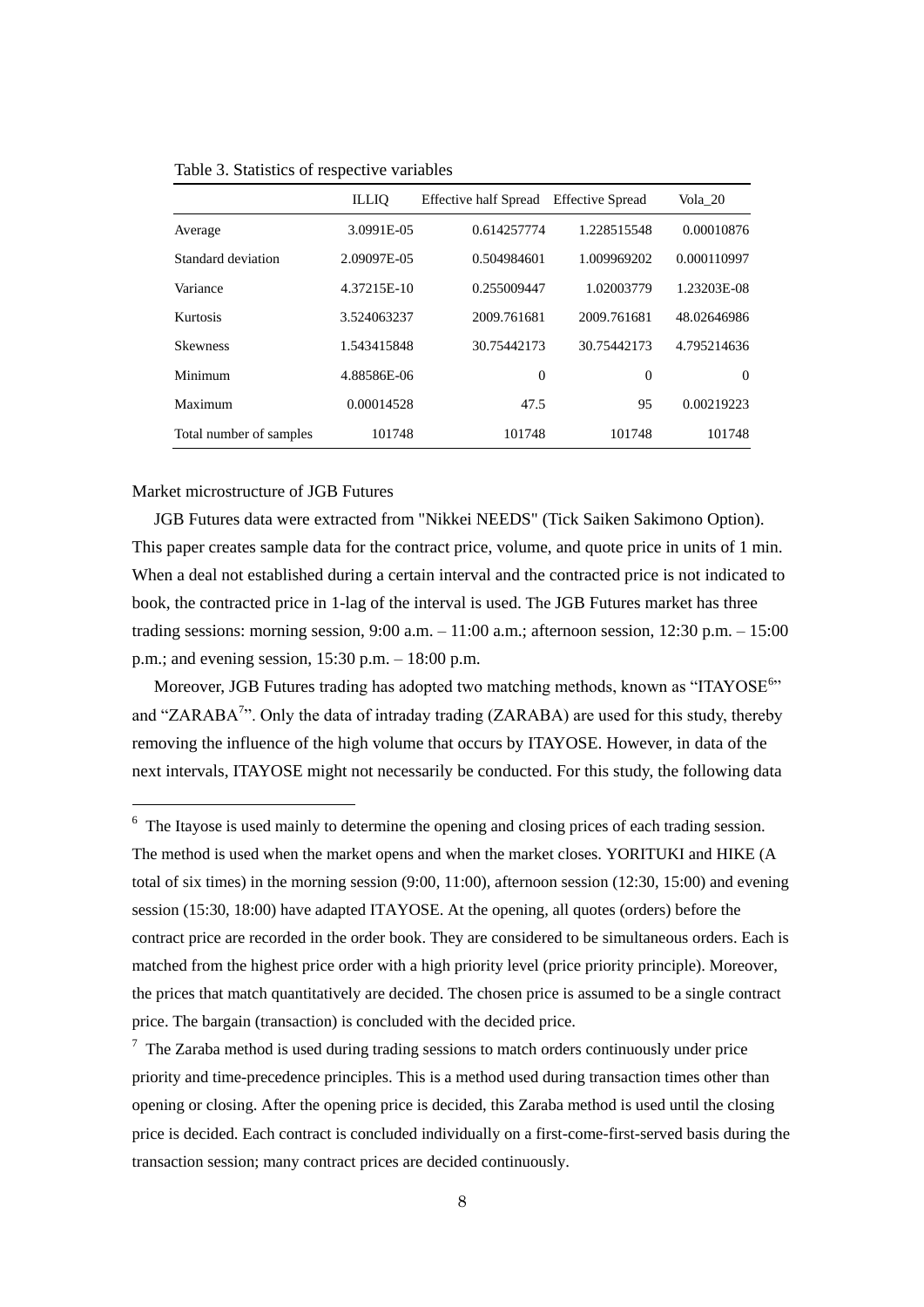are removed: 9:00, 11:00, 12:00, 12:30, 15:00, 15:30, and 18:00. Then, this paper uses the data in 9:01 a.m. – 10:59 a.m. and 12:31 p.m. – 14:59 p.m. and 15:31 p.m. – 17:59 p.m.

#### **5. Empirical results**

First, using Figs. 1–8, the event effects attributable to the announcement of macroeconomic indicators to each index can be checked visually.

# Visual understanding

Here, the changes within one day of ILLIQ, Spreads, and volatility can be observed from Figs. 1–8. Particularly, ILLIQ shows the shape of an upstream shoulder. The Spread and volatility show a U-shape.

#### ILLIQ on event days and non-event days

First, ILLIQ of a non-event day is compared with ILLIQ of an event day. Then, from the data for ILLIQ non-event dates, it is apparent that the shape is downward-sloping. From the explanation above, this paper describes the salient impact of events on ILLIQ. The resultant average of the ILLIQ on event days and ILLIQ on non-event days is upward-sloping.



Fig. 1 ILLIQ intraday pattern.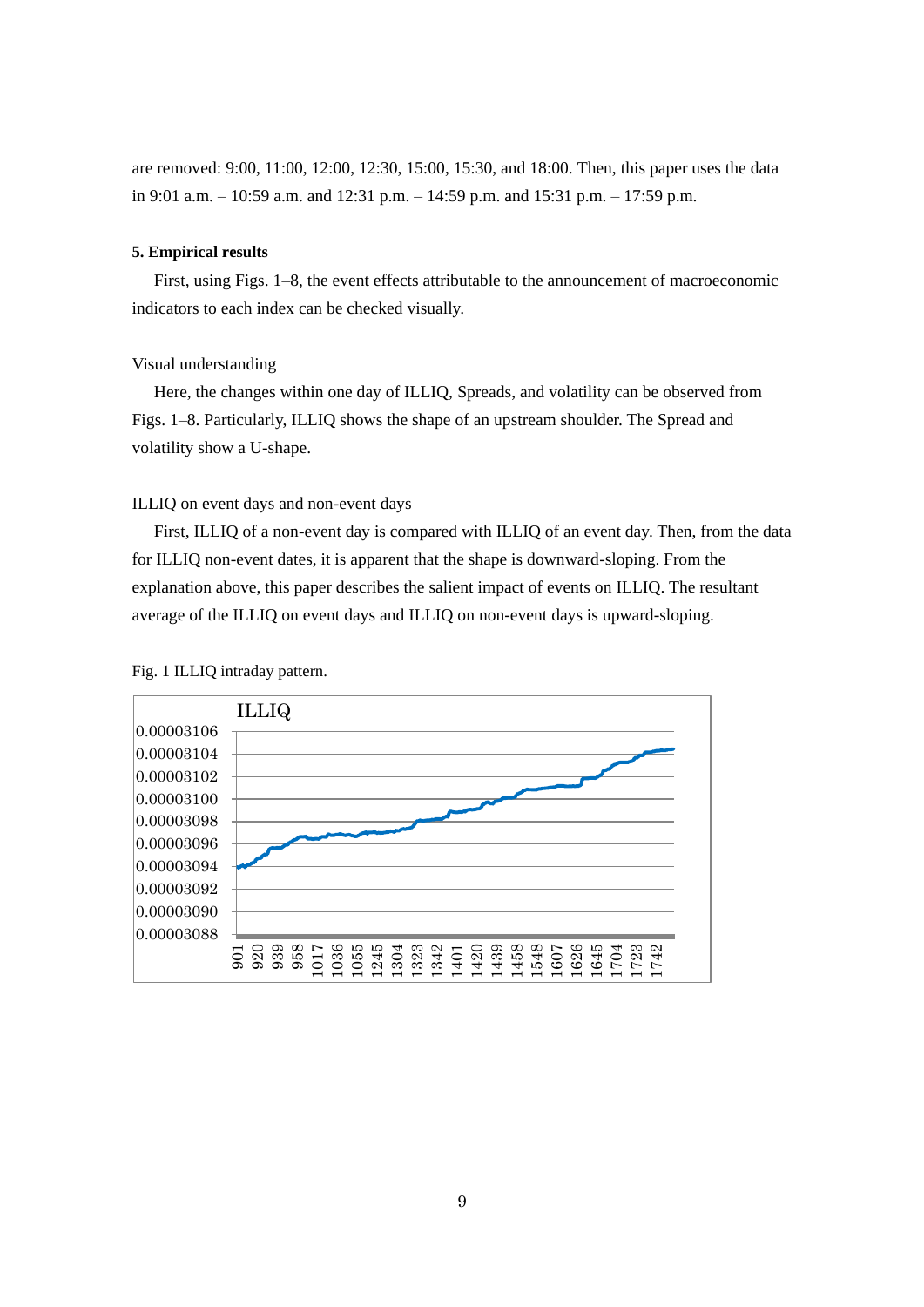

Fig. 2 ILLIQ intraday patterns: event day vs. non-event day.

Effective half Spreads

The intraday pattern of Effective half Spreads is depicted in Fig. 3. Figure 4 shows the intraday pattern of Effective half Spreads on event days and on non-event days.

Moreover, the values of ILLIQ on event days are higher than those of ILLIQ on non-event days: percentage is 41%. The Spreads of 173 of 417 data show higher values on event days than on non-event days.



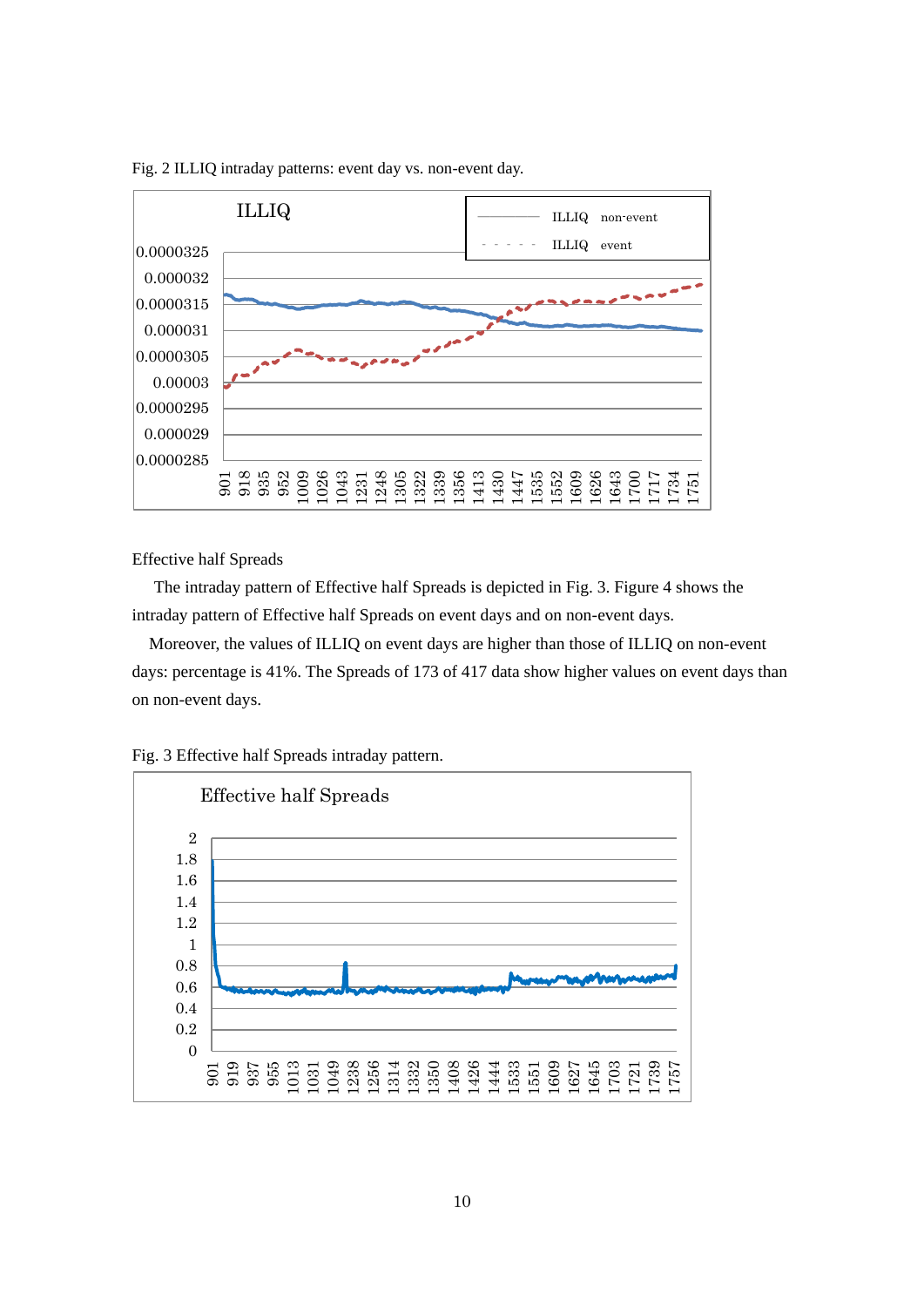

Fig. 4 Effective half Spreads intraday patterns on event days and on non-event days.

Effective Spreads

The intraday pattern of Effective Spreads is presented in Fig. 5. Figure 6 shows the intraday pattern of Effective Spreads on event days and on the non-event days.

When the Effective Spread is examined, the values of ILLIQ on event days are higher than those of ILLIQ on non-event days: percentage is 41%. The Spreads of 173 of 417 data show higher values on event days than on non-event days.



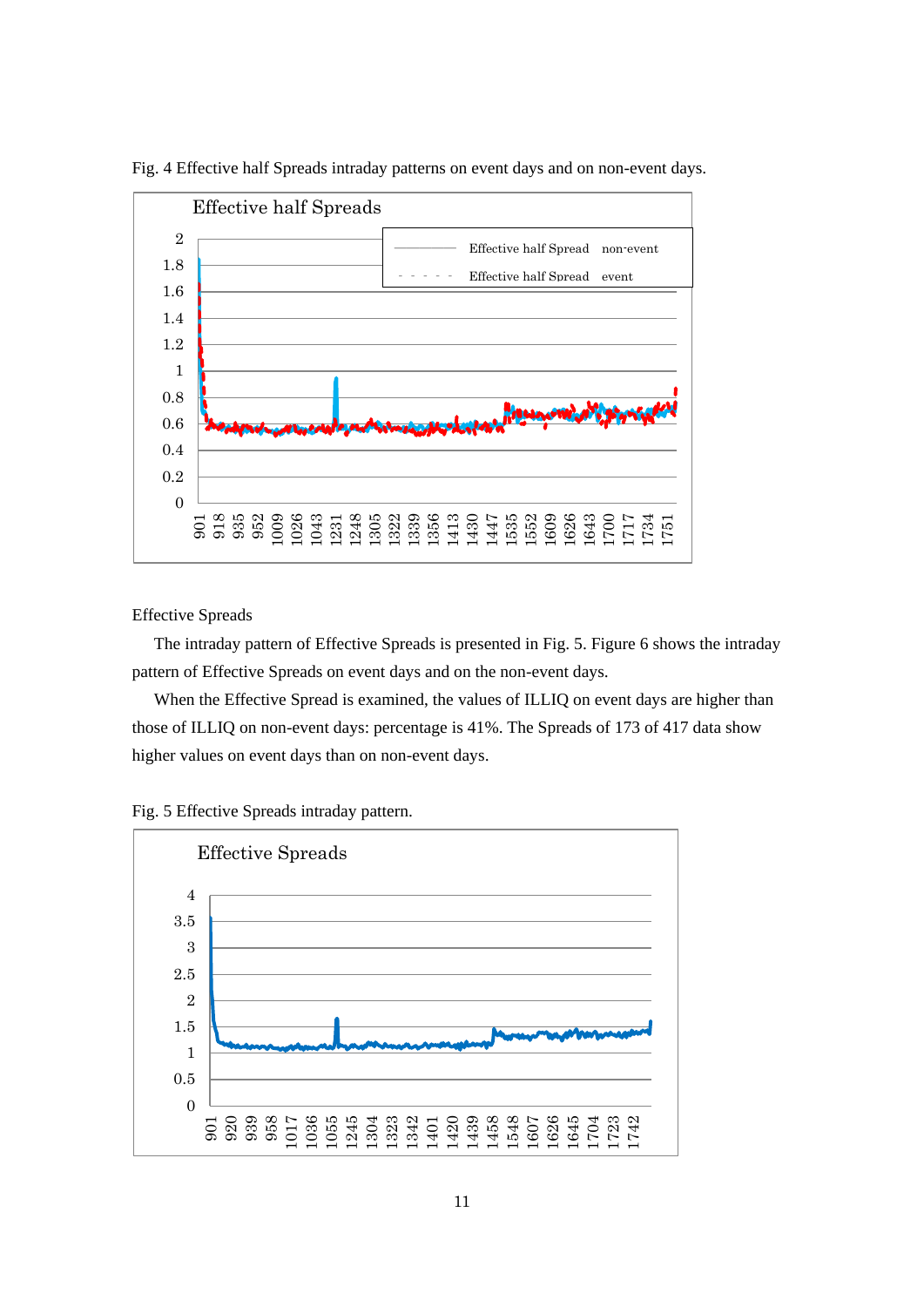

Fig. 6 Effective Spreads intraday patterns on event days and on non-event days.

Volatility\_20

The intraday pattern of Volatility\_20 is portrayed in Fig. 7. Figure 8 displays the intraday pattern of Volatility\_20 on event days and on non-event days. When the Volatility\_20 is examined, the percentages of Volatility\_20 on event days are larger than on non-event days: 53%. The Volatility\_20 of 221 in 417 data show the larger value on event days than on non-event days.



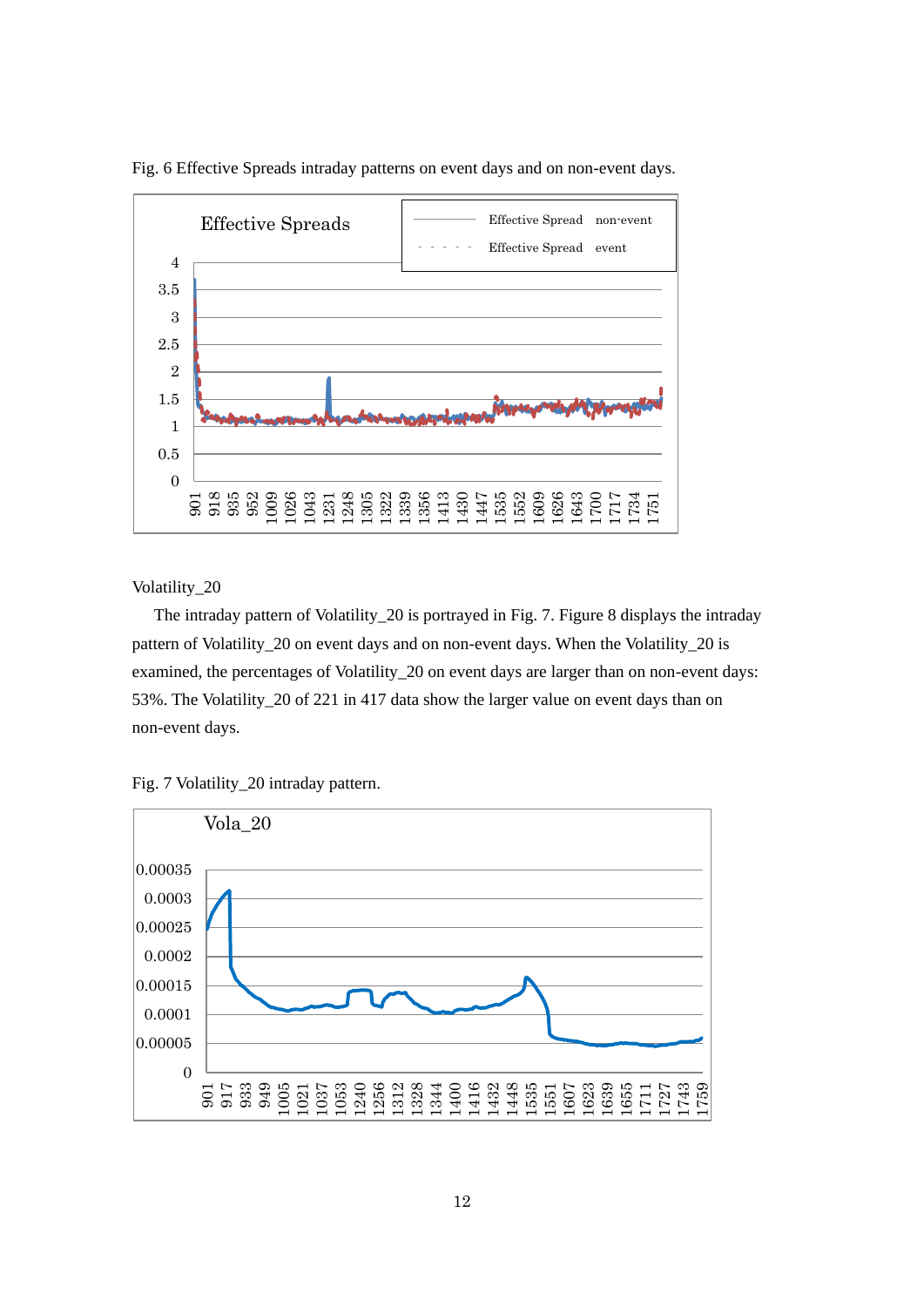

Fig. 8 Volatility\_20 intraday patterns on event days and on non-event days.

Results of hypotheses testing (*t*-test)

Next, this paper presents results of analyses using *t*-tests to ascertain whether each index has a significant difference between activity on event days and on non-event days. As Table 4 shows, a significant difference from ILLIQ on event days and on non-event days can be confirmed. Based on this result, Liquidity in the JGB Futures market has been shown to change significantly on the announcement day of macroeconomic indexes. However, no significant difference was found in either Spreads or Volatility, as shown in Table 5, Table 6, and Table 7. Regarding the result of a Spread and Volatility, the following is inferred. When the announcement is an expected event (i.e., when the announcement information is expected or is already factored into the market price), investors' reactions might be uniform and Spreads and Volatility might become the same level or become narrower and smaller than on a non-event day.

|                                                  | ILLIQ non-event    | <b>ILLIQ</b><br>event |  |
|--------------------------------------------------|--------------------|-----------------------|--|
| Average                                          | 3.13101E-05        | 3.0967E-05            |  |
| Variance                                         | 4.3084E-14         | 3.34148E-13           |  |
| Total number of samples                          | 417                | 417                   |  |
| <i>t</i> -value                                  | $-121.5833342$ *** |                       |  |
| $P$ -value                                       | $\mathbf{\Omega}$  |                       |  |
| *** is significant at the 1% significance level. |                    |                       |  |

| Table 4. ILLIQ (t-test) |  |  |
|-------------------------|--|--|
|-------------------------|--|--|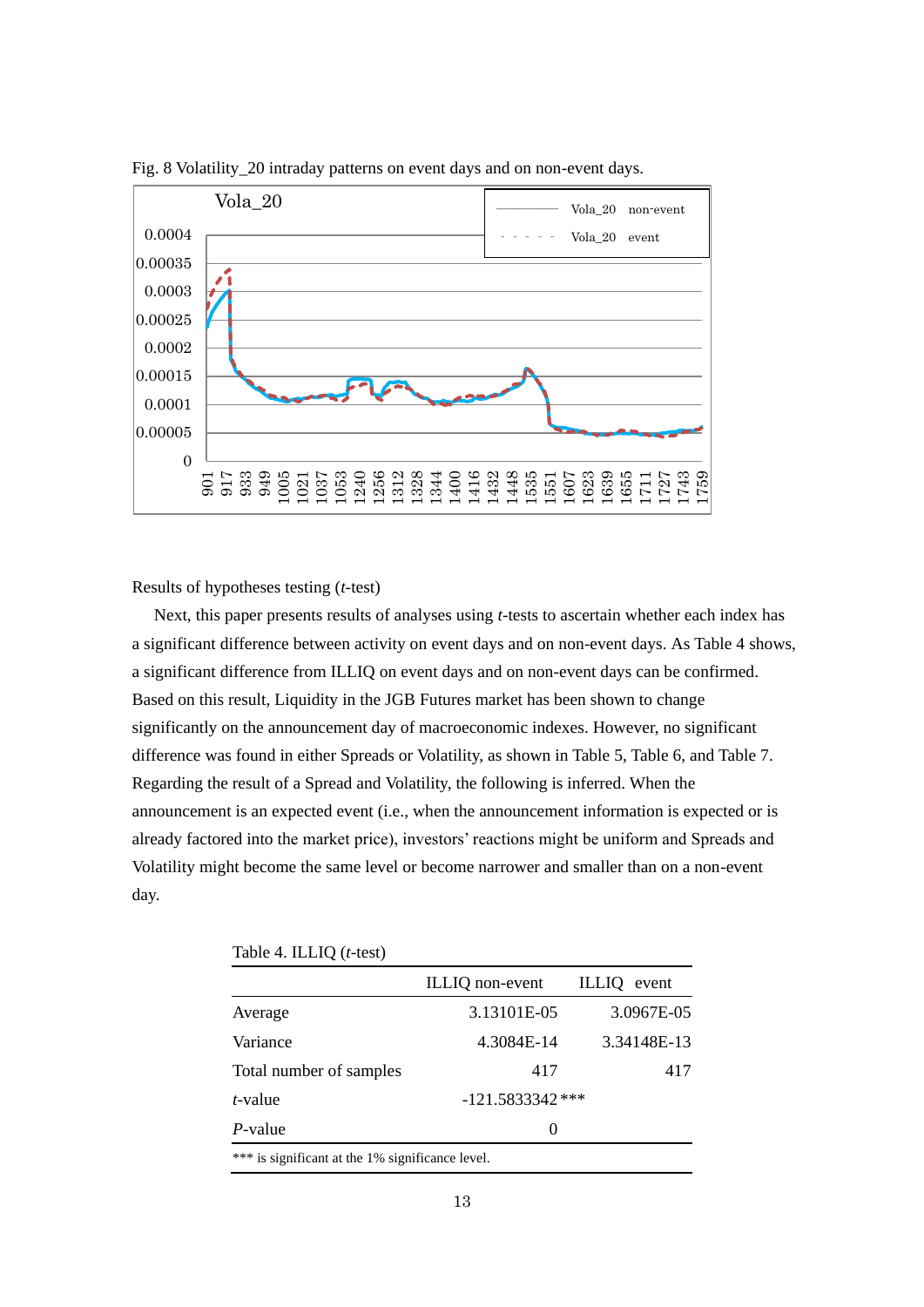|  | Table 5. Effective half Spreads (t-test) |  |  |  |
|--|------------------------------------------|--|--|--|
|--|------------------------------------------|--|--|--|

|                         | Effective half Spreads Effective half Spreads |             |  |
|-------------------------|-----------------------------------------------|-------------|--|
|                         | non-event                                     | event       |  |
| Average                 | 0.615093639                                   | 0.611012489 |  |
| Variance                | 0.008263093                                   | 0.009056301 |  |
| Total number of samples | 417                                           | 417         |  |
| <i>t</i> -value         | 0.012591972                                   |             |  |
| $P$ -value              | 0.494978176                                   |             |  |

Table 6. Effective half Spreads (*t*-test)

|                         | Effective Spreads Effective Spreads |             |
|-------------------------|-------------------------------------|-------------|
|                         | non-event                           | event       |
| Average                 | 1.230187279                         | 1.222024977 |
| Variance                | 0.033052373                         | 0.036225205 |
| Total number of samples | 417                                 | 417         |
| $t$ -value              | $-0.142575854$                      |             |
| $P$ -value              | 0.443329885                         |             |

Table 7. Volatility\_20 (*t*-test)

|                         | Vola20 non-event | Vola20 event |
|-------------------------|------------------|--------------|
| Average                 | 0.000108497      | 0.000109341  |
| Variance                | 2.71235E-09      | 3.38713E-09  |
| Total number of samples | 417              | 417          |
| $t$ -value              | $-0.48229538$    |              |
| P-value                 | 0.314862263      |              |

# Results of event effects

Next, the effects are verified using the event dummy of macroeconomic indicators. Table 8, Table 9, Table 10, and Table 11 respectively present results obtained using model 1, model 2,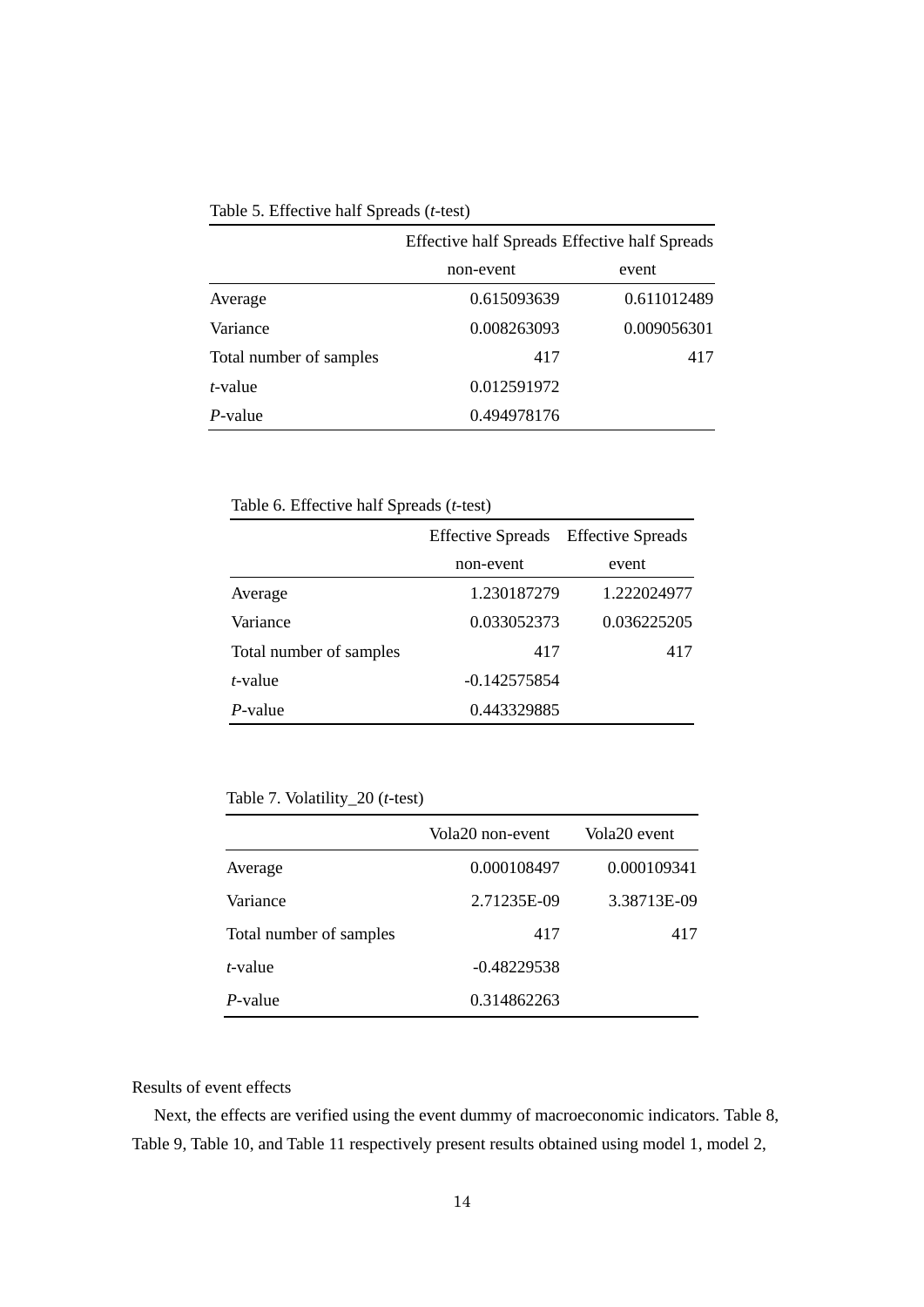and model 3. Consequently, although ILLIQ has been affected significantly and positively on the event days is confirmed, the significant event effect is not reflected in the transaction costs (Spreads) and in the risk (volatility).

# ILLIQ

As shown in Table 8, the coefficient of the event dummy is positive and significant. As this result clarifies, ILLIQ increases when an announcement of macroeconomic indicators occurs, which reflects that the liquidity in the market falls on the days with announcement of macroeconomic indicators. Liquidity changes clearly on those days.

Table 8. Model 1 Explained variable, ILLIQ (*t*); Explanatory variable, ILLIQ  $(t-1)$  and event dummy  $\frac{1}{2} \int_{c}^{c} H \left( \frac{1}{2} a_{0} + a_{1} \frac{1}{2} \int_{c}^{c} H \left( \frac{1}{2} a_{1} + a_{2} \right) \right) d\mu + e_{\mu}$ 

|                         | coefficient  | Std      | $P$ -value |
|-------------------------|--------------|----------|------------|
| $\alpha$ <sup>0</sup>   | $4.21E-10$   | 1.56E-09 | 0.786911   |
| $ILLIQt-1$              | 0.999924 *** | 3.87E-05 | $\Omega$   |
| Event dummy             | 7.08E-09***  | 1.74E-09 | 4.83E-05   |
| Adjusted $R^2$          | 0.999849     |          |            |
| Total number of samples | 101,331      |          |            |
|                         |              |          |            |

\*\*\* is significant at 1% significance level. The number of observations is 101,331. It is impossible to use single-day (417) data to produce a first-order regression model.

#### Transaction costs (Spreads)

As presented in Table 9 and in Table 10, the coefficients of the event dummy are not significant. However, the coefficients of an event dummy are negative in the Effective half Spread and Effective Spread, which shows the possibility that transaction costs will decrease when an event occurs. This result means the following. Liquidity in market becomes low, as Spreads become smaller on event days.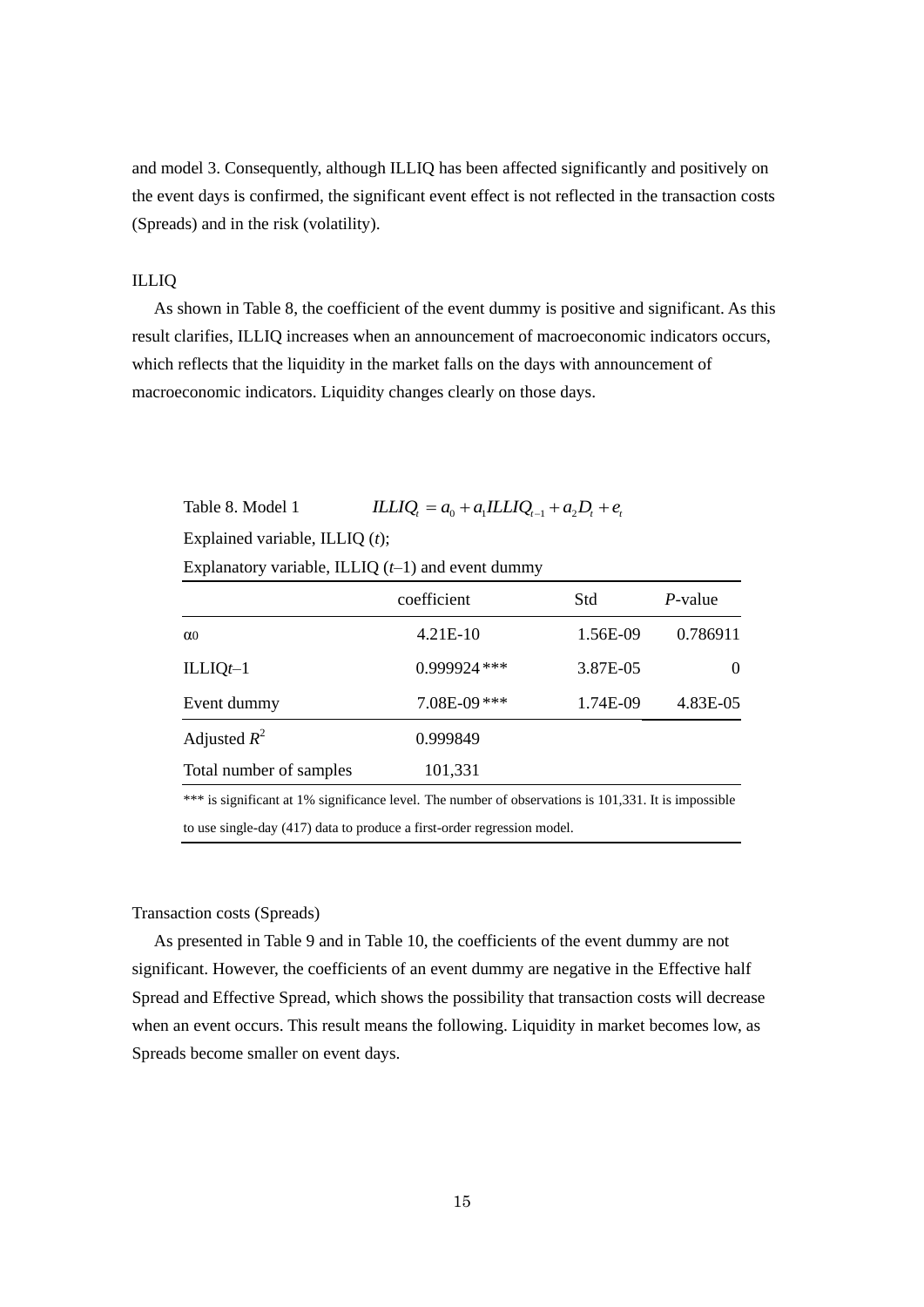Table 9. Model 2  $S_t = b_0 + b_1 S_{t-1} + b_2 D_t + e_t$ 

Explained variable, Effective half Spread (*t*-1);

Explanatory variable, Effective half Spread (*t*-1) and event dummy

|                               | coefficient    | Std      | <i>P</i> -value |
|-------------------------------|----------------|----------|-----------------|
| b <sub>0</sub>                | $0.299781$ *** | 0.002338 | $\theta$        |
| Effective half Spread $(t-1)$ | $0.51304$ ***  | 0.002697 | $\theta$        |
| Event dummy                   | $-0.0014$      | 0.002943 | 0.634296        |
| Adjusted $R^2$                | 0.263201       |          |                 |
| Total number of samples       | 101,331        |          |                 |

\*\*\* is significant at 1% significance level. The number of observations is 101,331. It is impossible to use single-day data (417) to produce a first-order regression model.

Table 10. Model 2' Explained variable, Effective Spread (*t*-1);  $S_t = b_0 + b_1 S_{t-1} + b_2 D_t + e_t$ 

Explanatory variable, Effective Spread (*t*-1) and event dummy

|                                                                                                             | coefficient    | Std      | P-value  |
|-------------------------------------------------------------------------------------------------------------|----------------|----------|----------|
| b'                                                                                                          | $0.599562$ *** | 0.004676 | $\Omega$ |
| Effective Spread $(t-1)$                                                                                    | $0.51304$ ***  | 0.002697 | $\theta$ |
| Event dummy                                                                                                 | $-0.0028$      | 0.005886 | 0.634296 |
| Adjusted $R^2$                                                                                              | 0.263201       |          |          |
| Total number of samples                                                                                     | 101,331        |          |          |
| *** is significant at 1% significance level. The number of observations is 101,331. It is impossible to use |                |          |          |

single-day data (417) to produce a first-order regression model.

#### Risk (Volatility)

As presented in Table 11, the coefficient of an event dummy is not significant. However, the coefficient of an event dummy is positive. Then, the possibility is shown that risk will become large when an event occurs. This result means the following. Liquidity becomes low, as the Volatility becomes larger on event days.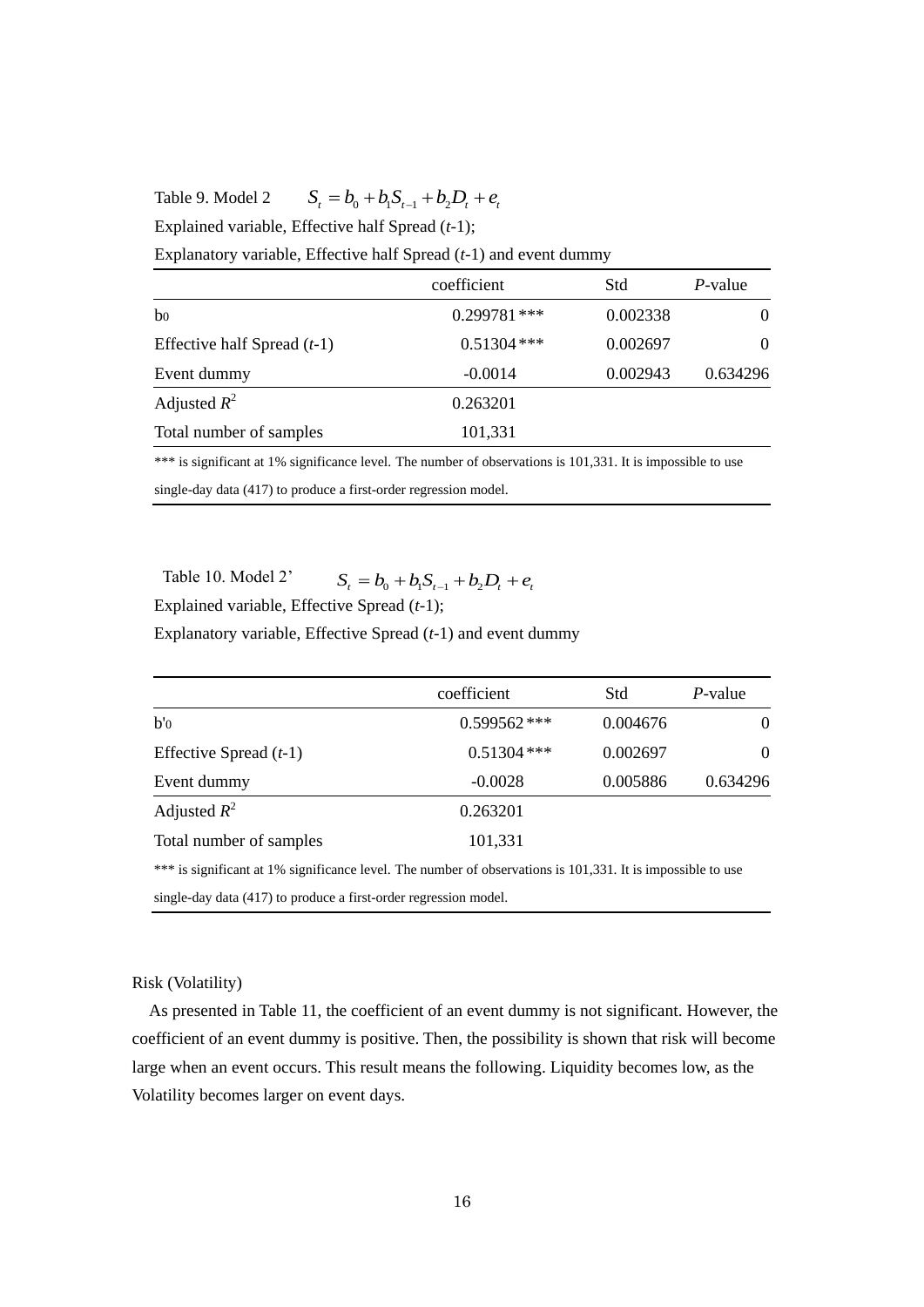Table 11. Model 3  $\text{Vol}q = c_0 + c_1 \text{Vol}q_{-1} + c_2 D_t + e_t$ 

Explained variable, Vola\_20 (*t*-1);

Explanatory variable, Vola\_20 (*t*-1) and event dummy

|                                                                                                             | coefficient   | Std      | <i>P</i> -value |
|-------------------------------------------------------------------------------------------------------------|---------------|----------|-----------------|
| Co                                                                                                          | $2.27E-06***$ | 1.1E-07  | 5.71E-94        |
| Vola $\_20(t-1)$                                                                                            | 0.979088***   | 0.000639 | $\Omega$        |
| Event dummy                                                                                                 | 2.69E-08      | 1.53E-07 | 0.860525        |
| Adjusted $R^2$                                                                                              | 0.958618      |          |                 |
| Total number of samples                                                                                     | 101,331       |          |                 |
| *** is significant at 1% significance level. The number of observations is 101,331. It is impossible to use |               |          |                 |

single-day data (417) to produce a first-order regression model.

#### **6. Conclusion**

This paper presented an investigation of whether liquidity changes on an event day, on which macroeconomic indicators are announced, and on a non-event day in the Japanese Government Bond (JGB) Futures market of the Tokyo Stock Exchange (TSE).

Consequently, the following results were shown for the macroeconomic announcement event effect. First, as for ILLIQ, which is an indicator of Liquidity, results showed that ILLIQ increases by announcing macroeconomic indicators, which means that liquidity falls in a market. Moreover, when transaction costs (Spreads) were investigated, results showed that transaction cost decreases by announcing macroeconomic indicators. Therefore, liquidity rises in a market. Furthermore, as for risk (Volatility) in the JGB Futures market, volatility increases by announcement of macroeconomic indicators, which means that liquidity falls in the JGB Futures market.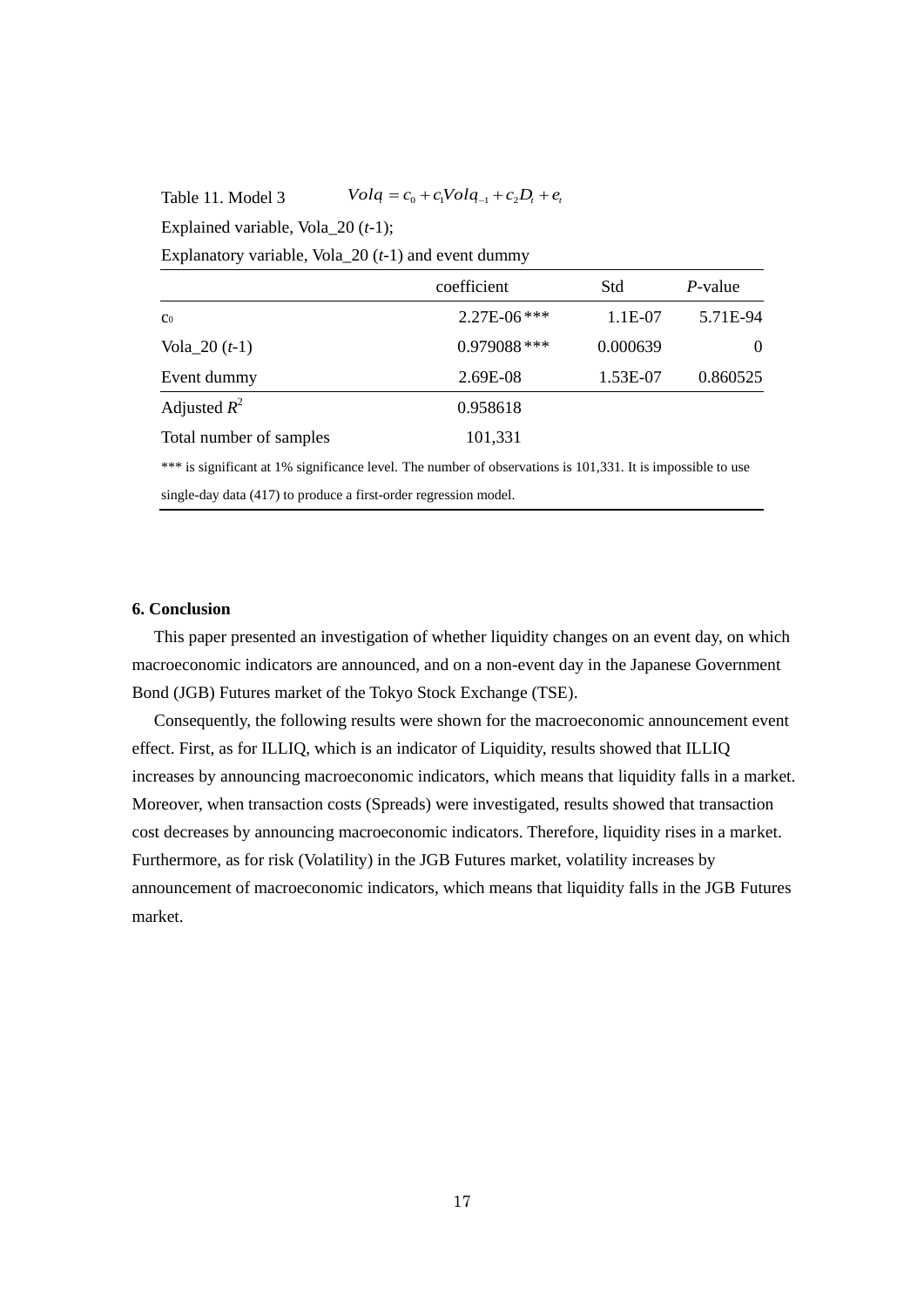#### **Reference**

- Admati, A., and P. Pfleiderer [1988] "A Theory of Intraday Trading Patterns," *Review of Financial Studies* 1, 3-40.
- Amihud,Y., and H. Mendelson [1987] "Trading Mechanisms and Stock Returns: An Empirical Investigation," *Journal of Finance* 42, 533-553.
- Amihud,Y., and H. Mendelson [1991a] "Market Microstructure and Price Discovery on the Tokyo Stock Exchange," in Japanese Financial Market Research edited by W. T. Ziemba. 169-196.
- Amihud,Y., and H. Mendelson [1991b] "Volatility, Efficiency, and Trading: Evidence from the Japanese Stock Market," *Journal of Finance* 46, 1765-1789.
- Amihud, Y. [2002] "Illiquidity and Stock Returns: Cross-section and Time-series Effects,"*Journal of Financial Markets*, Vol.5, 31-56.
- Arshanapalli, B., d'Ouville E., Fabozzi, F., & Switzer, L. [2006] "Macroeconomic news effects on conditional volatilities in the bond and stock markets," *Applied Financial Economics*, 16, 377-384.
- Copeland, T., and D. Galai [1983] "Information Effects on the Bid-Ask Spread," *Journal of Finance* 38, 1457-1469.
- Ederington, L., & Lee, J. [2001] "Intraday Volatility in Interest-Rate and Foreign-Exchange Markets: ARCH, Announcement, and Seasonality Effects," *The Journal of Futures Markets,* 21, 517-552.
- Easley, D., and O'Hara, M. [1987] "Price, Trading Size, and Information in Securities Markets," *Jorunal of Financial Economics* 19, 69-90.
- Glosten, L., and P. Milgrom [1985] "Bid, Ask and Transaction Prices in a Specialist Market with Heterogeneously Informed Traders," *Journal of Financial Economics* 14, 465-474.
- Graman,M.B.[1976] "Market microstructure," *Journal of Financial Economics* 3, 257-275.
- Huang, R., and Stoll, H [1994] "Market Microstructure and Stock Return Predictions," *The Review of Financial Studies* 7, 179-213.
- Huang, R., and Stoll, H [1996] "Dealer versus auction markets: A paired comparison of execution costs on NASDAQ and the NYSE," *Journal of Financial Economics* 41, 313-357.
- Kyle, A [1985] "Continuous Auctions and Insider Trading," *Econometrica*, Vol.53, No.6,1315-1335.
- Mahanti S, A. Nashikkar, M Subrahmanyam, G. Chacko, and G Mallik [2008] "Latent Liquidity: A new measure of liquidity, with an application to corporate bonds,"*Journal of Financial Economics,* Vol.88, 272-298.
- O'Hara, M [1996] Market Microstructure Theory, Blackwell Publishers .
- Ronaldo, A [2004] "Order aggressiveness in limit order book markets," *Journal of Financial*